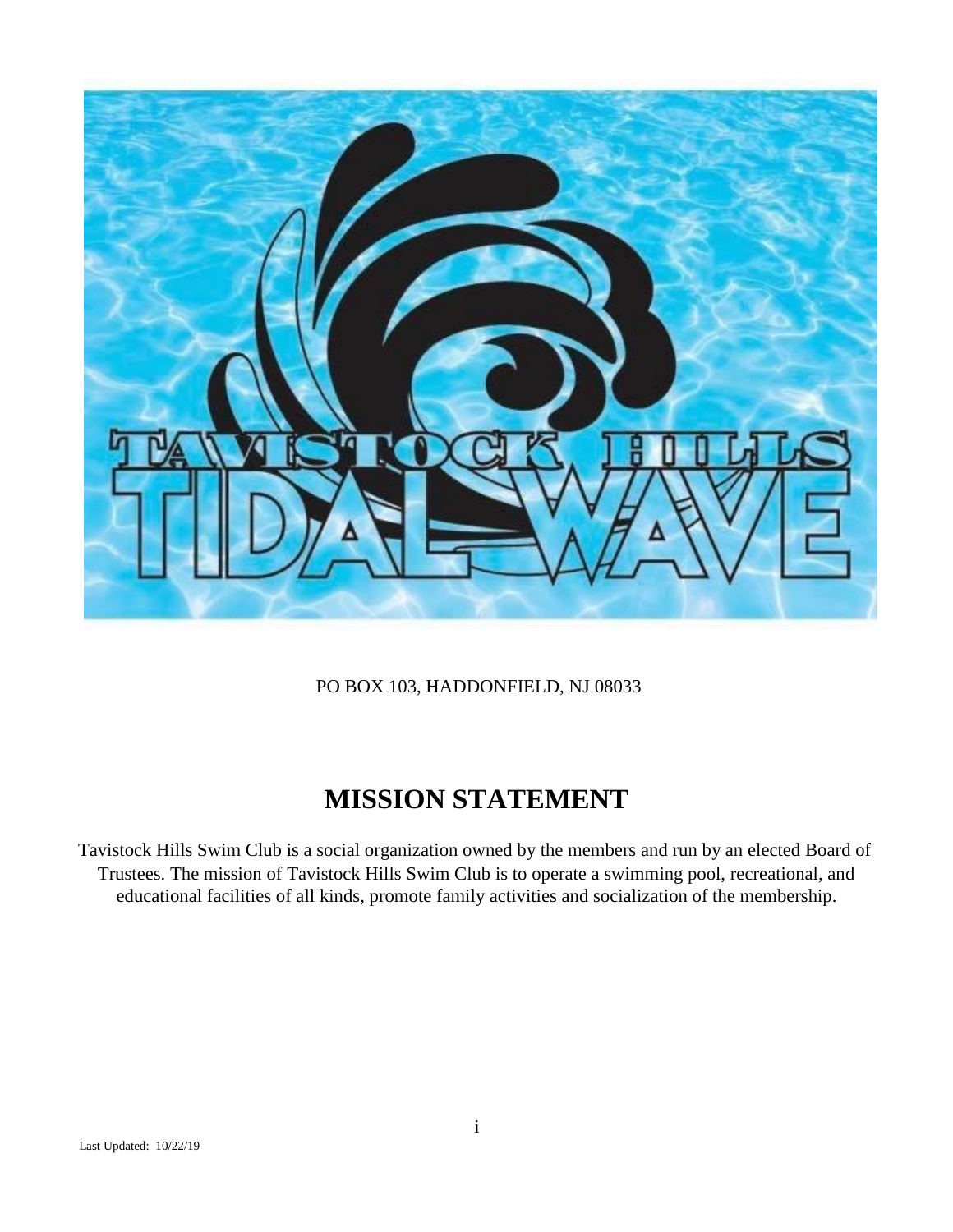# **BY-LAWS**

## Contents

| <b>Section 8</b>                     |  |  |
|--------------------------------------|--|--|
|                                      |  |  |
|                                      |  |  |
|                                      |  |  |
| <b>Section 2</b>                     |  |  |
| <b>Section 3</b>                     |  |  |
| <b>Section 4</b><br><b>Section 5</b> |  |  |
|                                      |  |  |
| <b>Section 6</b><br><b>Section 7</b> |  |  |
| <b>Section 8</b>                     |  |  |
| <b>Section 9</b>                     |  |  |
|                                      |  |  |
|                                      |  |  |
| <b>Section 1</b>                     |  |  |
| <b>Section 2</b>                     |  |  |
| <b>Section 3</b>                     |  |  |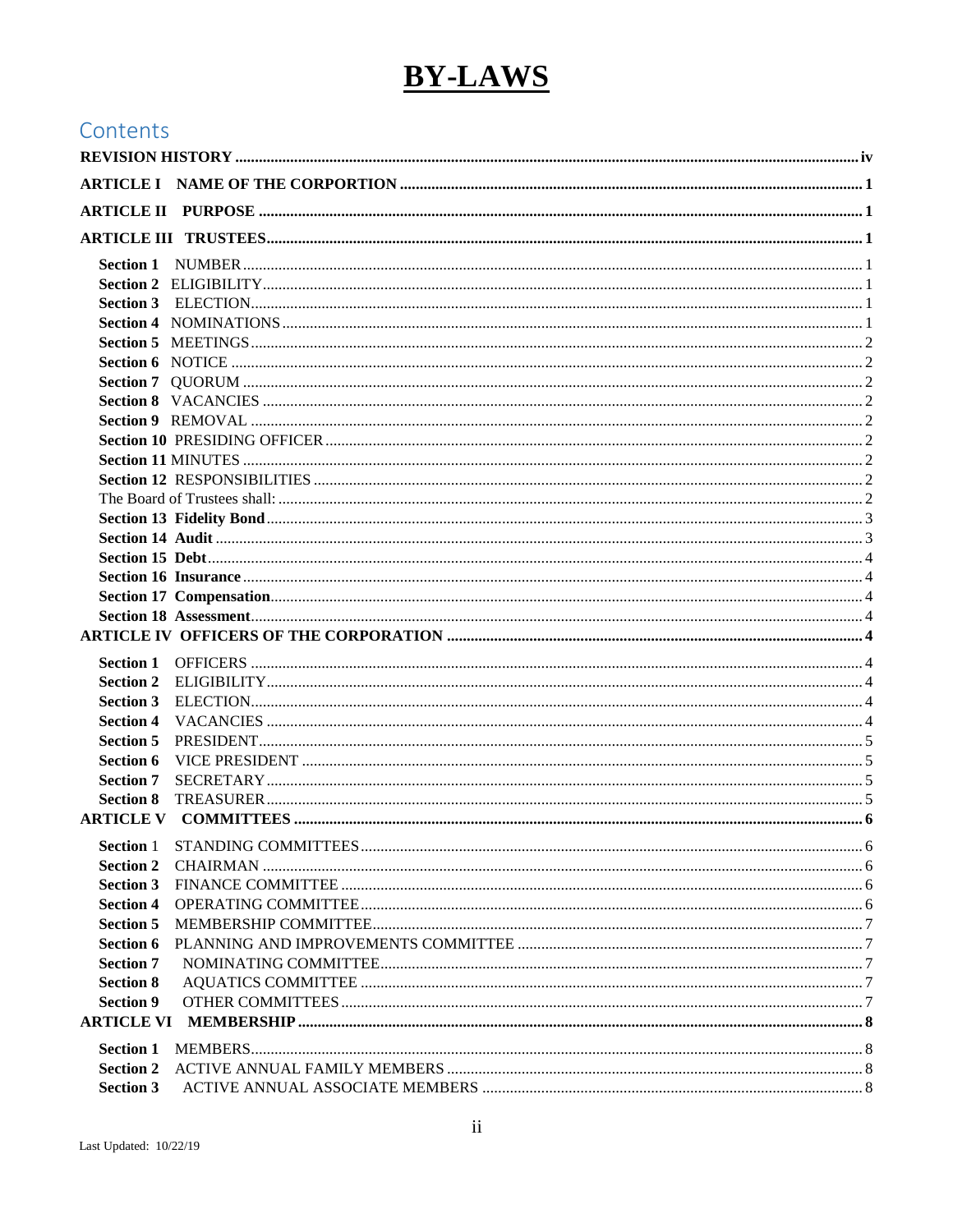| <b>Section 4</b> |  |
|------------------|--|
| <b>Section 5</b> |  |
| Section 6        |  |
| <b>Section 7</b> |  |
| <b>Section 8</b> |  |
| <b>Section 9</b> |  |
|                  |  |
|                  |  |
|                  |  |
|                  |  |
|                  |  |
|                  |  |
| <b>Section 1</b> |  |
| <b>Section 2</b> |  |
| <b>Section 3</b> |  |
| <b>Section 4</b> |  |
|                  |  |
|                  |  |
|                  |  |
|                  |  |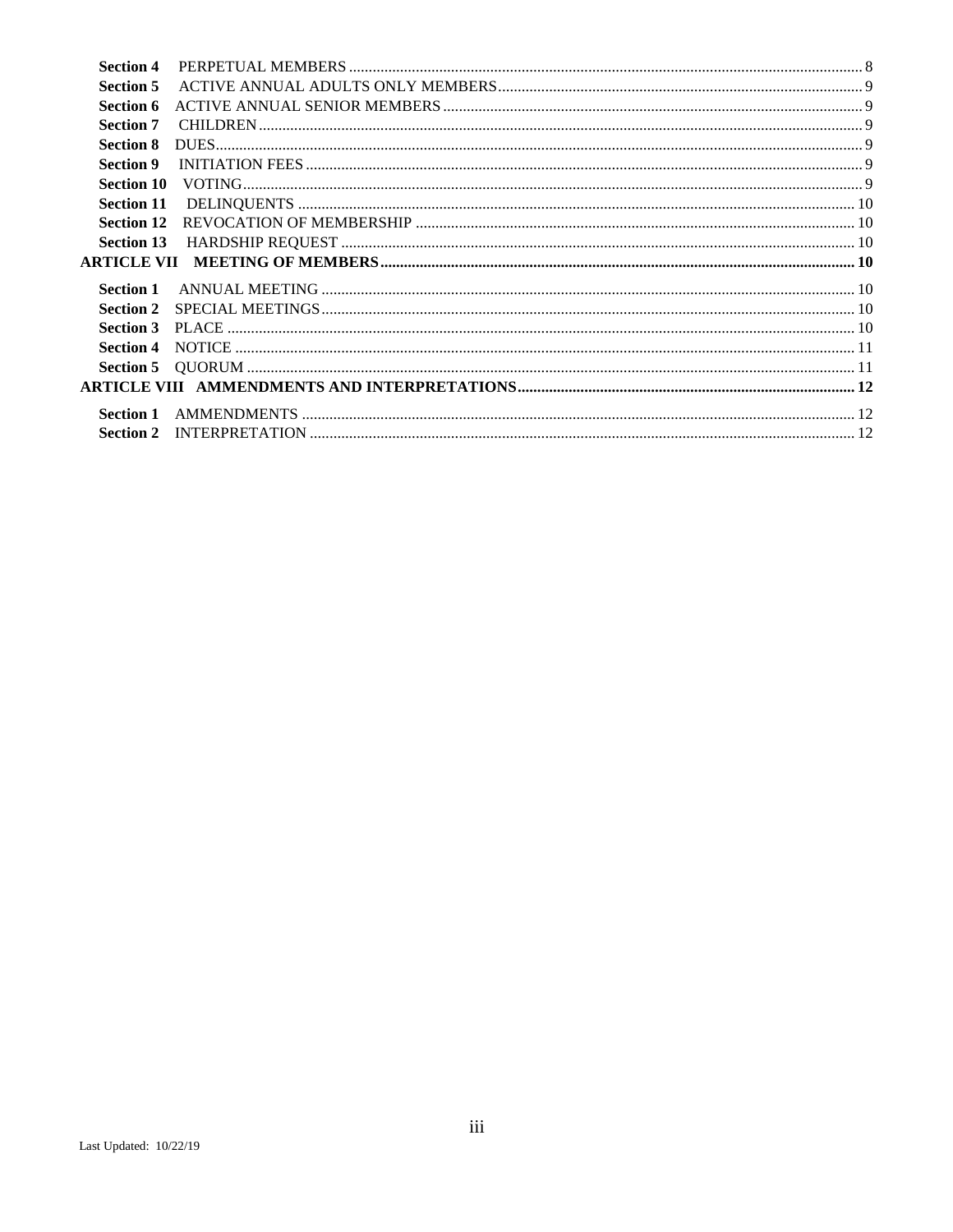## REVISION HISTORY

<span id="page-3-0"></span>

|                | <b>Location in ByLaws</b>                                                              | <b>Brief Description</b>                                                                                                                                                                                                                                                   | <b>Approval Date</b>            |
|----------------|----------------------------------------------------------------------------------------|----------------------------------------------------------------------------------------------------------------------------------------------------------------------------------------------------------------------------------------------------------------------------|---------------------------------|
| 1              | Article III, Section 12B<br>$-$ CAPITAL<br><b>EXPENDITURES</b>                         | Increases to the dollar limits and approval process for<br>capital expenditures to keep pace with inflation and<br>allow for more streamlined money management<br>procedures.                                                                                              | Approved 2009<br>annual meeting |
| 2              | Article III, Section 12C<br>- EMPLOYMENT                                               | Adds language that stipulates that Trustees will provide<br>job descriptions and employment contracts to all<br>employees. Added non discrimination language.                                                                                                              | Approved 2009<br>annual meeting |
| 3              | Article III, Section 14 -<br><b>AUDIT</b>                                              | Changes the audit period from once a year to once every<br>two years. Stipulates that the audit will be made by an<br>independent accountant appointed by the Board of<br>Trustees and not by the internal Audit Committee that is<br>appointed by the President.          | Approved 2009<br>annual meeting |
| $\overline{4}$ | Article III, Section 15 -<br><b>DEBT</b>                                               | Increases the maximum term of a loan from 1 year to 5<br>years to allow for more reasonable money management<br>and larger resources for extraordinary circumstances, e.g.<br>the need for a purchase of a filtration system or new<br>piping/decking.                     | Approved 2009<br>annual meeting |
| 5              | Article V, Section 1-<br><b>STANDING</b><br><b>COMMITTEES</b>                          | Adds Aquatics Committee to the list of Standing<br>Committees                                                                                                                                                                                                              | Approved 2009<br>annual meeting |
| 6              | Article V, Section 8-<br><b>AQUATICS</b><br><b>COMMITTEE</b>                           | Adds definition and purpose of the Aquatics Committee                                                                                                                                                                                                                      | Approved 2009<br>annual meeting |
| $\overline{7}$ | Article VI, Section 1-<br><b>MEMBERS</b>                                               | Adds general non discrimination language and added two<br>categories of members who have voting rights, Adults<br>Only members and Senior Members.                                                                                                                         | Approved 2009<br>annual meeting |
| 8              | Article VI, Section 2-<br><b>ACTIVE ANNUAL</b><br><b>MEMBERS</b>                       | Sets the Swim Club limit of Active Annual Members at<br>800.                                                                                                                                                                                                               | Approved 2009<br>annual meeting |
| 9              | Article VI, Section 2 -<br><b>ACTIVE ANNUAL</b><br><b>ASSOCIATE</b><br><b>MEMBERS</b>  | Clarifies that Associate Members do not have voting<br>rights. Allows members to add to their membership<br>parents who do not live in the member's household.<br>Allows members to add to their membership<br>grandchildren who do not live in the member's<br>household. | Approved 2009<br>annual meeting |
| 10             | Article VI, Section 5-<br><b>ACTIVE ANNUAL</b><br><b>ADULTS ONLY</b><br><b>MEMBERS</b> | Defines requirements for Adults Only Members.                                                                                                                                                                                                                              | Approved 2009<br>annual meeting |
| 11             | Article VI, Section 6-<br><b>ACTIVE ANNUAL</b><br>SENIOR MEMBERS                       | Defines requirements for Senior Members.                                                                                                                                                                                                                                   | Approved 2009<br>annual meeting |
| 12             | Article VI, Section 10 -<br><b>VOTING</b>                                              | Adds language that stipulates that Family Members,<br>Adults Only Members and Senior Members who are in<br>good standing have full voting rights.                                                                                                                          | Approved 2009<br>annual meeting |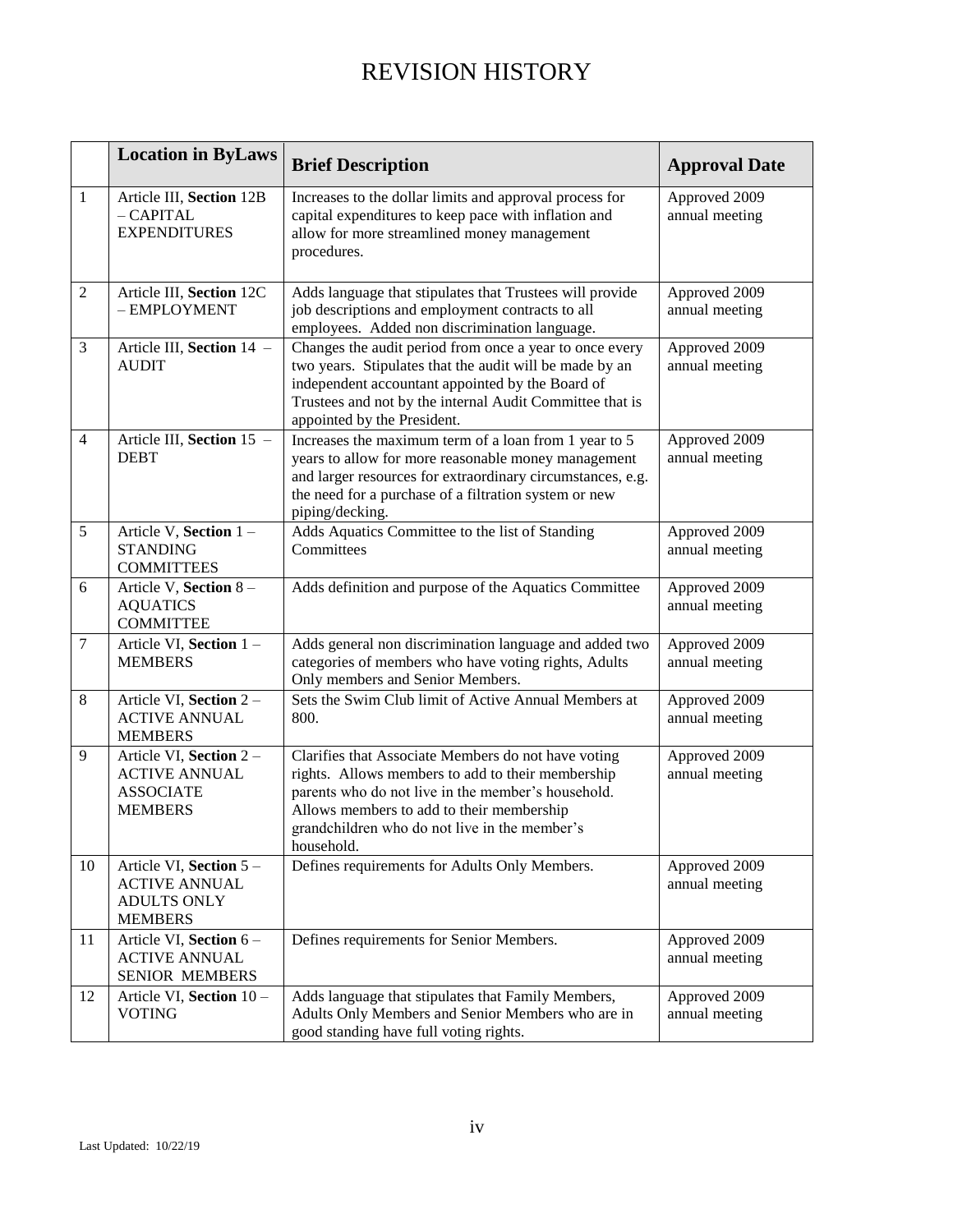## REVISION HISTORY

|    | <b>Location</b> in<br><b>ByLaws</b>                            | <b>Brief Description</b>                                                                                                                                                                                                                                                                                      | <b>Approval Date</b>            |
|----|----------------------------------------------------------------|---------------------------------------------------------------------------------------------------------------------------------------------------------------------------------------------------------------------------------------------------------------------------------------------------------------|---------------------------------|
| 13 | Article VI, Section 13 -<br><b>HARDSHIP</b><br><b>REQUESTS</b> | Adds a <b>Section</b> that creates a budget and gives authority<br>to the Board of Trustees to grant exceptions to the<br>amount of annual dues a member pays. These<br>exceptions are made solely on the basis of financial need<br>and requires the approval of a majority of 2/3 the Board<br>of Trustees. | Approved 2009<br>annual meeting |
| 14 | Article VII, Section 1-<br><b>ANNUAL MEETING</b>               | Changes the requirement of a quorum from 25 families<br>to 25 voting members.                                                                                                                                                                                                                                 | Approved 2009<br>annual meeting |
| 15 | Article VII, Section 4 -<br><b>NOTICE</b>                      | Adds language to indicate that email notification is a<br>valid form of communication for the Annual or Special<br>meeting                                                                                                                                                                                    | Approved 2009<br>annual meeting |
|    | Article VII, Section 4 -<br><b>QUORUM</b>                      | Changes the requirements for a quorum from 25 families<br>to 25 voting members.                                                                                                                                                                                                                               | Approved 2009<br>annual meeting |
| 16 | Article VIII, Section 1-<br>Amendments and<br>interpretations  | Changes the number of votes required to amend the<br>bylaws from 2/3 of 10% of all members eligible to vote<br>to 2/3 of a quorum present at an Annual or Special<br>Member meeting                                                                                                                           | Approved 2009<br>annual meeting |
| 17 | Article VIII, Section 1-<br>Amendments and<br>interpretations  | Adds a Section stipulates that the Board of Trustees has<br>final say in the interpretation of the provisions of the<br>bylaws                                                                                                                                                                                | Approved 2009<br>annual meeting |
|    |                                                                |                                                                                                                                                                                                                                                                                                               |                                 |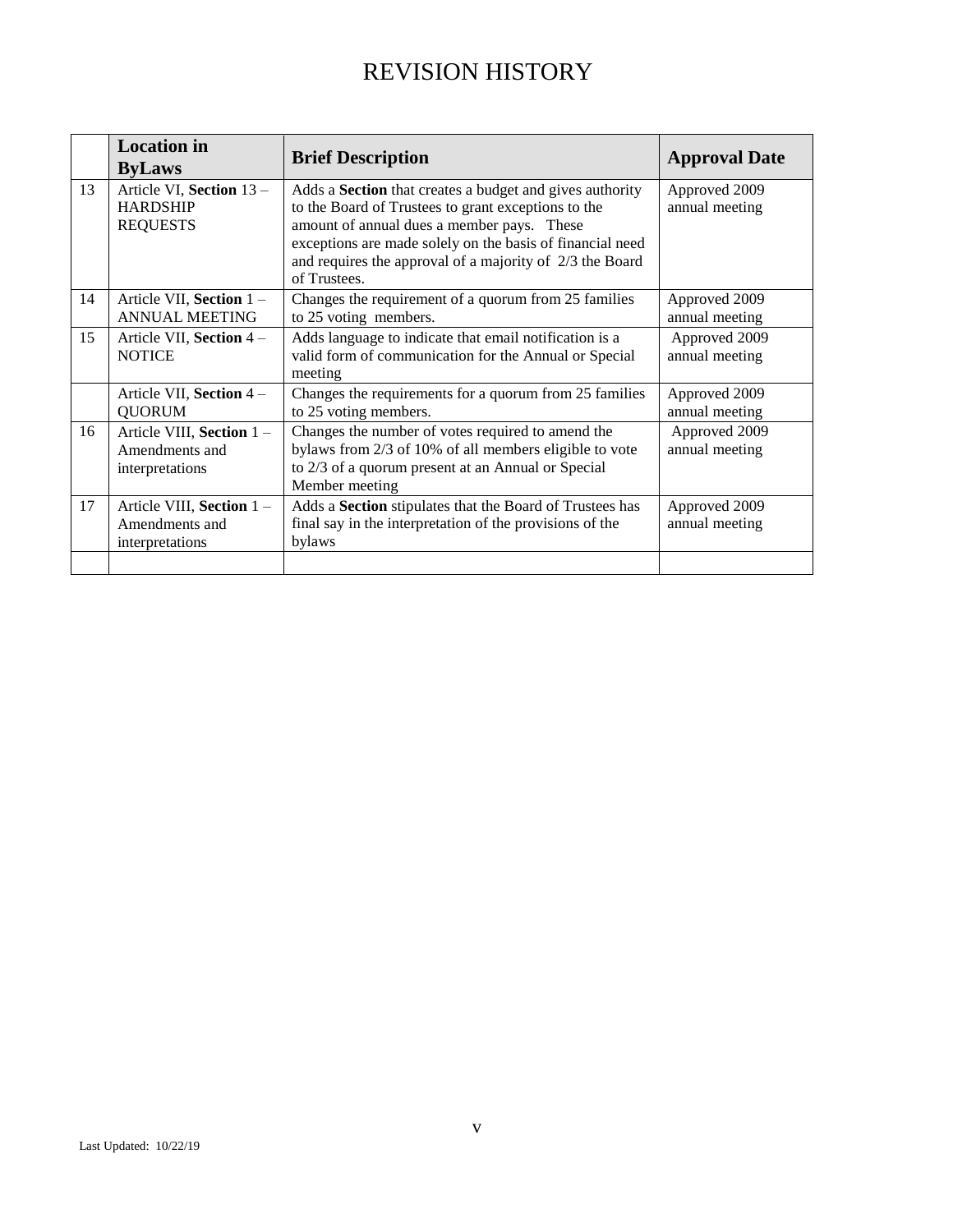## **ARTICLE I NAME OF THE CORPORTION**

<span id="page-5-1"></span><span id="page-5-0"></span>The name of the Corporation is the Tavistock Hills Swimming Club.

## **ARTICLE II PURPOSE**

This organization, a non-profit Corporation organized and existing under the laws of the State of New Jersey, has been formed to promote, finance, lease, own, operate and maintain recreational and educational facilities of all kinds, including a swimming pool, and to maintain a club for social activities.

## **ARTICLE III TRUSTEES**

#### <span id="page-5-3"></span><span id="page-5-2"></span>**Section 1** NUMBER

There shall be nine (9) Trustees, all of whom shall be elected as provided in **Section** 3 of this Article.

#### <span id="page-5-4"></span>**Section 2** ELIGIBILITY

(a) Only adult members in good standing shall be eligible to serve as a Trustee.

(b) No member shall serve for more than (2) two consecutive terms.

## <span id="page-5-5"></span>**Section 3** ELECTION

Nine (9) Trustees shall be elected at the first regular meeting of members entitled to vote, three (3) of whom shall serve a term of one (1) year, three (3) a term of two (2) years, and three (3) a term of three (3) years, or until their respective successors have been elected. At the second Annual Meeting and each Annual Meeting thereafter, three (3) Trustees shall be elected for a term of three (3) years, or until their respective successors have been elected.

## <span id="page-5-6"></span>**Section 4** NOMINATIONS

- (a) Nominations for the office of Trustee shall be made by a Nominating Committee appointed by the President.
- (b) Notices of annual Meetings shall list nominees for the Office of Trustee, indicating which are incumbents. Nominations for the Office of Trustee may also be made from the floor at the Annual Meeting.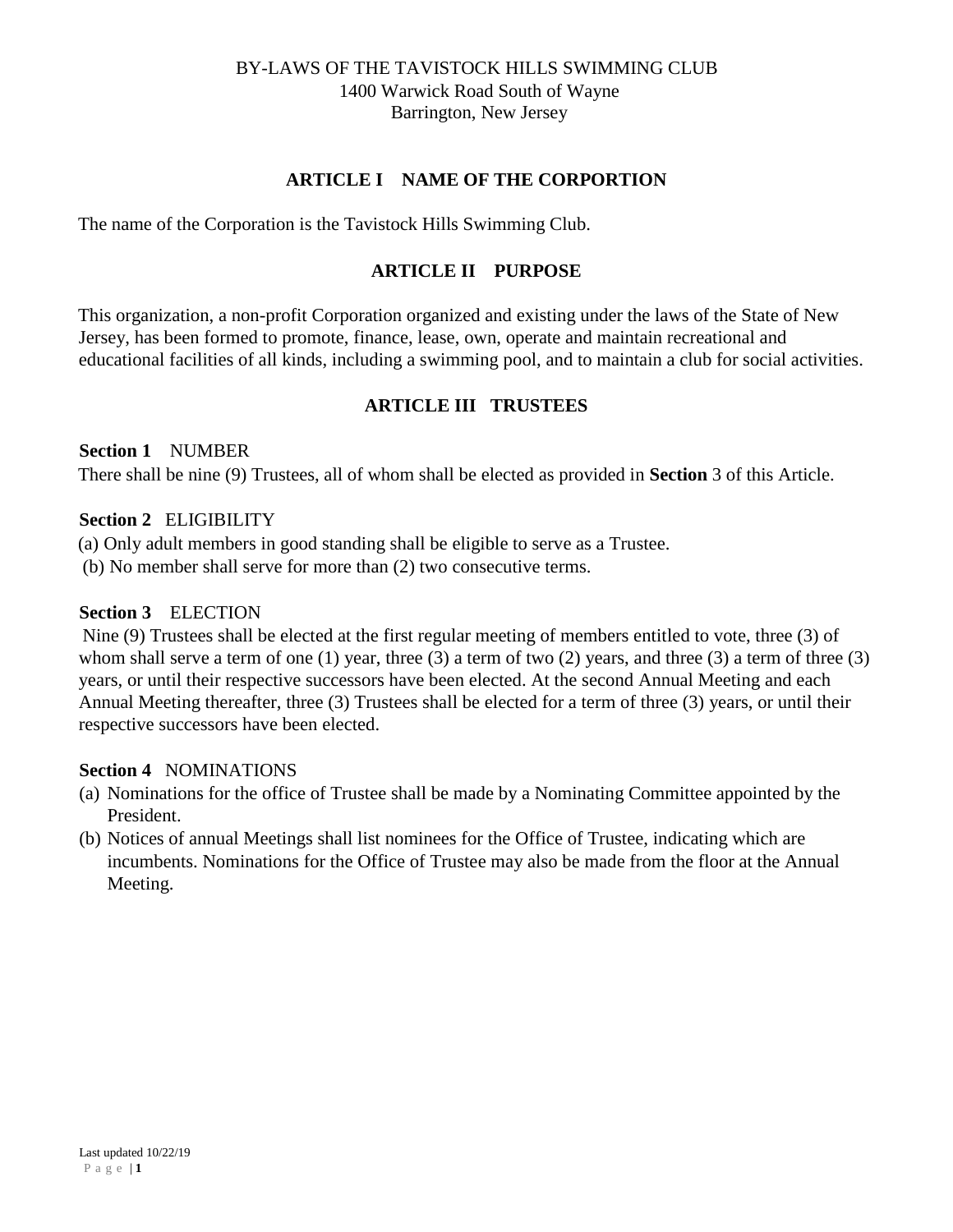#### <span id="page-6-0"></span>**Section 5** MEETINGS

The Board of Trustees shall hold regular meetings four (4) times per year, and at such times as they may deem necessary; and shall meet at the request of any two (2) regularly elected officers.

#### <span id="page-6-1"></span>**Section 6** NOTICE

At least ten (10) days notice of every regular meeting and two (2) days notice of a special meeting of the Board of Trustees shall be given to each Trustee.

#### <span id="page-6-2"></span>**Section 7** QUORUM

A majority of the Trustees in office shall constitute a quorum for the transaction of business, and the acts of a majority of Trustees present at a meeting which a quorum is present shall be the acts of the Board of Trustees; provided that if all the Trustees shall consent in writing to any action, such action shall be valid as though it had been authorized at a meeting of the Board of Trustees.

#### <span id="page-6-3"></span>**Section 8** VACANCIES

Vacancies in the Board of Trustees shall be filled by vote of a majority of the remaining members of the Board, and each person so elected shall serve until the next Annual Meeting, or until his successor is elected.

#### <span id="page-6-4"></span>**Section 9** REMOVAL

A Trustee may be removed from office for cause, by a vote of a majority of the Board, after ten (10) days written notice to the offending Trustee to attend a hearing before the Board.

#### <span id="page-6-5"></span>**Section 10** PRESIDING OFFICER

The President or, in his absence, the Vice-President, shall preside at all meetings of the Board of Trustees. In absence of both these officers, the Trustees present shall elect a Chairman of the meeting.

#### <span id="page-6-6"></span>**Section 11** MINUTES

The Secretary or Recording Secretary or, in their absence, a Trustee appointed by the presiding officer shall record minutes of all meetings of the Board of Trustees.

#### <span id="page-6-7"></span>**Section 12** RESPONSIBILITIES

<span id="page-6-8"></span>The Board of Trustees shall:

#### (a) **Purchases**

 make or authorize all purchases and disbursements necessary; or desirable for the operation of the club.

#### (b) **Capital Expenditures**

adhere to the following schedule for the approval of, additions to, replacement of, and expansion of club facilities: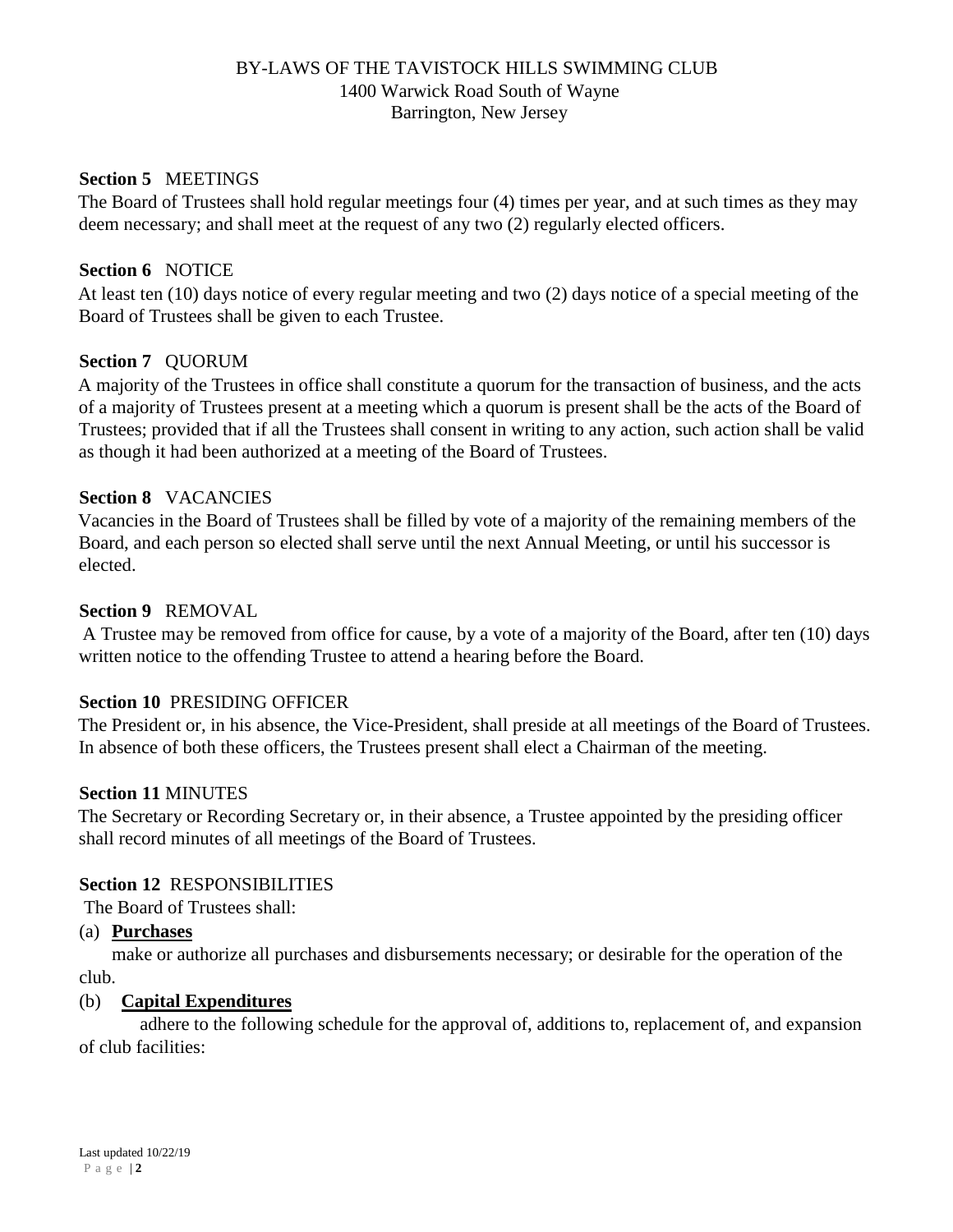#### **LIMIT APPROVAL REQUIRED FOR BUDGETED EXPENDITURES**

## **APPROVAL REQUIRED FOR NON-BUDGETED EXPENDITURES**

| $$1 - $500$<br>$$501 - $2,000$ | A minimum of two Trustees shall be required to authorize expenditures<br>A minimum of two Trustees shall<br>be required to Authorize<br>expenditures | Majority of the Board of Trustees shall<br>be required to authorize expenditures. |
|--------------------------------|------------------------------------------------------------------------------------------------------------------------------------------------------|-----------------------------------------------------------------------------------|
| $$2,001 - $15,000$             |                                                                                                                                                      | Majority of the Board of Trustees shall be required to authorize expenditures.    |
| Over \$15,000                  | Majority of quorum at an Annual or Special Membership meeting                                                                                        |                                                                                   |

## (c) **Employment**

- 1. fix the classification and salary schedule of employees and authorize their employment.
- 2. provide a job description to all employees on an annual basis which shall be included in an employment contract or letter of intent, as applicable.
- 3. Tavistock Hills Swim Club does not discriminate on the basis of age, gender, race, religion or sexual orientation.

## (d) **Rules**

1. prescribe rules for the government and use of club facilities.

## (e) **Annual Report**

prepare an Annual Report showing the state of membership and finances, setting forth the transactions and summarizing important activities of the preceding calendar year; cause the Annual Report to be read at the Annual Meeting; post two (2) copies of said report in locker rooms or club house; and furnish a copy to any member on request.

## (f) **Committees**

supervise all Committees, with the power to direct their activities and to alter or amend any rules or regulations prescribed by any Committee.

## (g) **Annual Budget**

adopt an annual budget upon recommendation of the Finance Committee.

(h) **Guest Fees**

fix guest fees annually.

(i) **General**

do or cause to be done all other things necessary for the operation and maintenance of the swim club.

## <span id="page-7-0"></span>**Section 13 Fidelity Bond**

The Board of Trustees shall at Club expense, secure the fidelity of the Treasurer and any other Officers, Assistant Officers or Employees they see fit, by bond in such amount as they deem necessary.

## <span id="page-7-1"></span>**Section 14 Audit**

The Board of Trustees shall require and audit of the accounts of the Club once every two (2) fiscal years, which audit shall be made by an independent accountant appointed by the Board of Trustees. A BiAnnual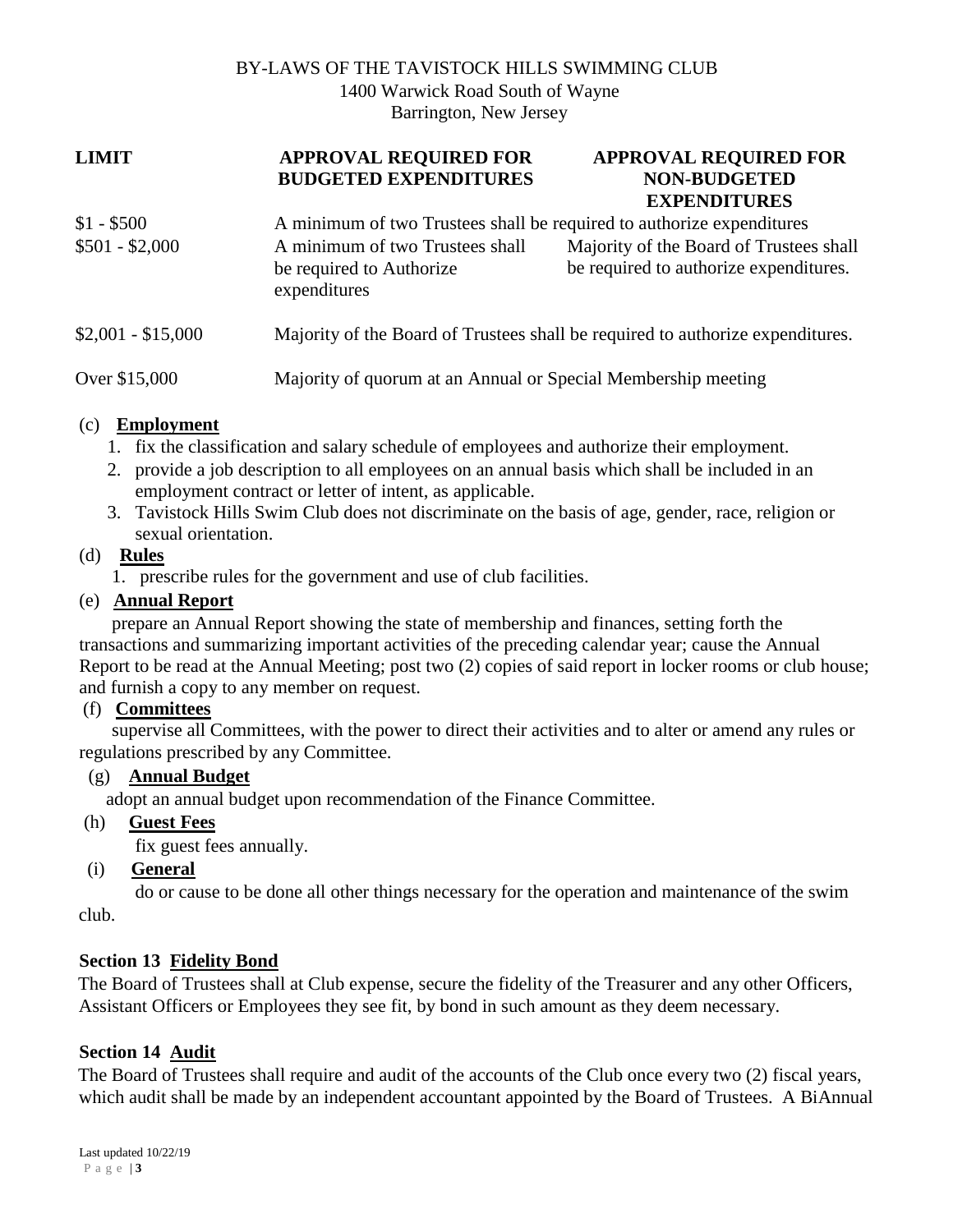Financial Report and a Report of the Audit shall be posted on the Club Bulletin Board and copies of these reports shall be available to any member on request.

## <span id="page-8-0"></span>**Section 15 Debt**

(a) The Board of Trustees may borrow money for a term of not more than five (5) years for the operation and maintenance of existing Club facilities secured by mortgage or other encumbrance upon Club property, in an amount not to exceed fifty percent (50%) of the annual dues for the year in which the money is borrowed.

(b) The Board of Trustees shall not incur any indebtedness for major additions to or expansion of Club property of facilities unless authorized by a majority vote of members entitled to vote.

## <span id="page-8-1"></span>**Section 16 Insurance**

The Board of Trustees shall secure for the protection of the Club such public liability, property damage and other forms of insurance as they deem necessary.

## <span id="page-8-2"></span>**Section 17 Compensation**

Trustees shall serve without compensation.

## <span id="page-8-3"></span>**Section 18 Assessment**

No assessments shall be made without the approval of the majority of a quorum of the membership at a designated meeting.

## **ARTICLE IV OFFICERS OF THE CORPORATION**

## <span id="page-8-5"></span><span id="page-8-4"></span>**Section 1** OFFICERS

The Board of Trustees shall elect from among their members:

- (a) A President, a Vice-President, a Secretary, and a Treasurer.
- (b) The President may appoint such Assistant Officers as the needs of the Corporation may require.

## <span id="page-8-6"></span>**Section 2** ELIGIBILITY

Eligibility for elective office shall be as prescribed for Trustees, Article III, **Section** 2.

## <span id="page-8-7"></span>**Section 3** ELECTION

The first Officers elected at the first regular meeting shall serve until the Second Annual Meeting, or until their successors are elected. At the Second Annual Meeting and each Annual Meeting thereafter, the Officers shall be elected and shall serve for a term of one (1) year or until their successors are elected.

## <span id="page-8-8"></span>**Section 4** VACANCIES

The Board of Trustees shall have to fill any vacancies in any office, and Officers so elected shall serve until the next Annual Meeting, or until their successors are elected.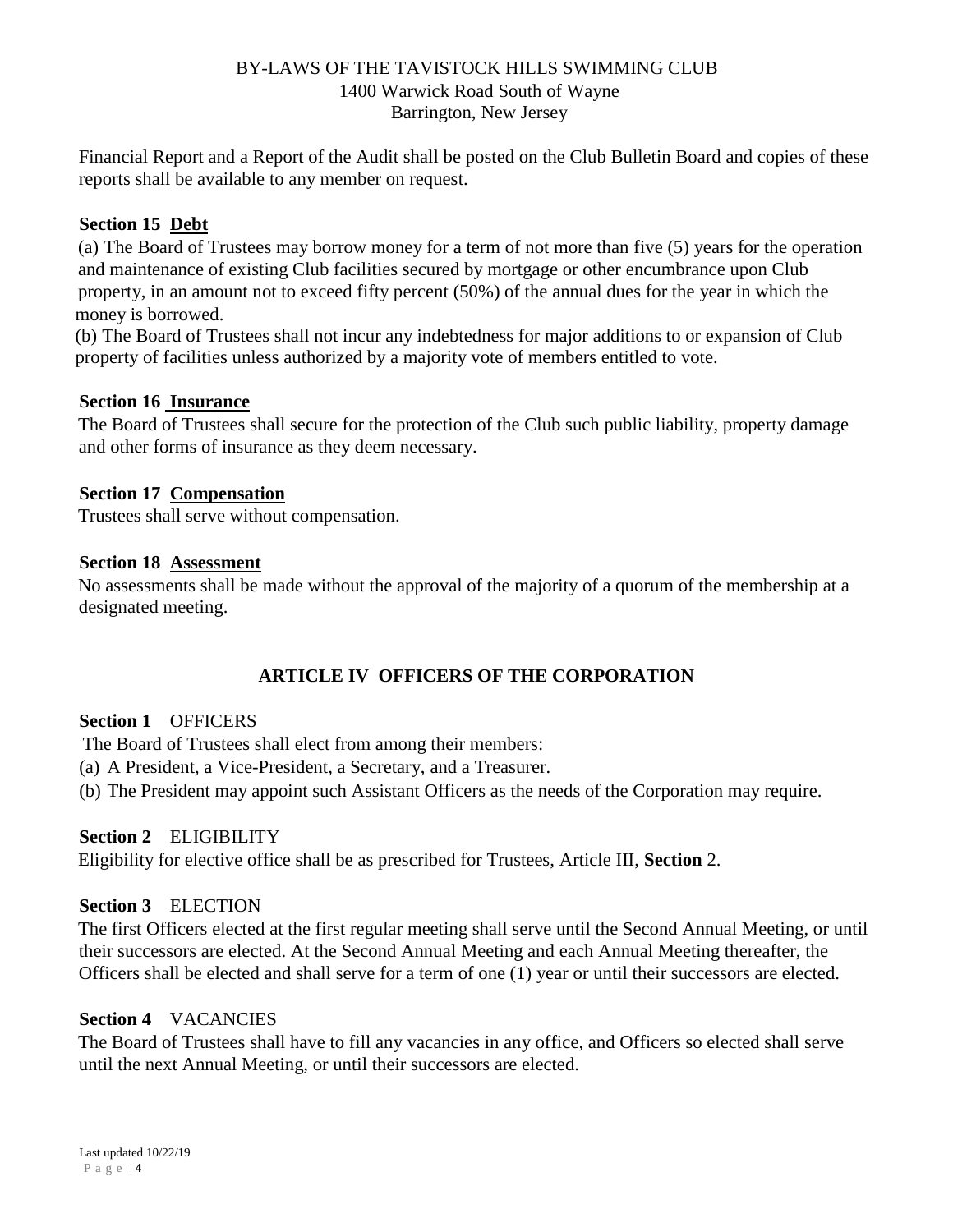#### <span id="page-9-0"></span>**Section 5** PRESIDENT

The President shall:

- (a) preside at all meetings of the Board of Trustees and the members.
- (b) with the Secretary, sign all contracts and papers relating to the affairs of the Corporation.
- (c) make all Committee appointments.
- (d) be an "ex officio" member of all Committees.

(e) perform all other acts properly belonging to their office, including executive supervision of all activities of the Corporation and its employees.

#### <span id="page-9-1"></span>**Section 6** VICE PRESIDENT

The Vice-President shall assist the President, and perform their function in their absence.

## <span id="page-9-2"></span>**Section 7** SECRETARY

The Secretary (either personally or by delegation) shall:

(a) make and keep Minutes of all meetings of the Board of Trustees and of the members.

(b) maintain a Membership Record, including names, addresses, and such other data concerning admission to, maintenance and termination of membership as he may deem appropriate, or as he may be required by the Board of Trustees.

(c) keep all other Corporate Records, except Financial Records.

- (d) conduct all official correspondence, under the supervision of the President.
- (e) issue calls for meeting.
- (f) issue membership cards.
- (g) have custody of the Corporate Seal.
- (h) attest the signature of Corporate Officers, when required.

(i) perform such other functions as may be appropriate to their Office, or required by the Board of Trustees.

#### <span id="page-9-3"></span>**Section 8** TREASURER

The Treasurer shall:

(a) be responsible to make and keep records of all financial transaction of the Corporation.

(b) be responsible for the receipt of all monies due the Corporation and deposit the same in bank accounts of other places for deposit approved by the Board of Trustees, paying any service charges on such accounts as they may think proper.

(c) keep a Corporate share register and stock book showing the name and address of the holders of shares in the Corporation, together with a complete Record of Payment thereof, and the serial number and date of certificates issued.

(d) the Treasurer or any other elected Officer shall sign checks and make disbursements not to exceed \$100 without the counter-signature of one other elected Officer.

(e) with the approval of one other elected Officer, advance not to exceed Two Hundred Dollars (\$200) to any remaining Officer, Trustee, Committee Chairman or employee who is required to expend cash for Corporate purposes, upon receipt of a signed voucher thereof. An accounting from the person receiving such cash shall be required by the Treasurer.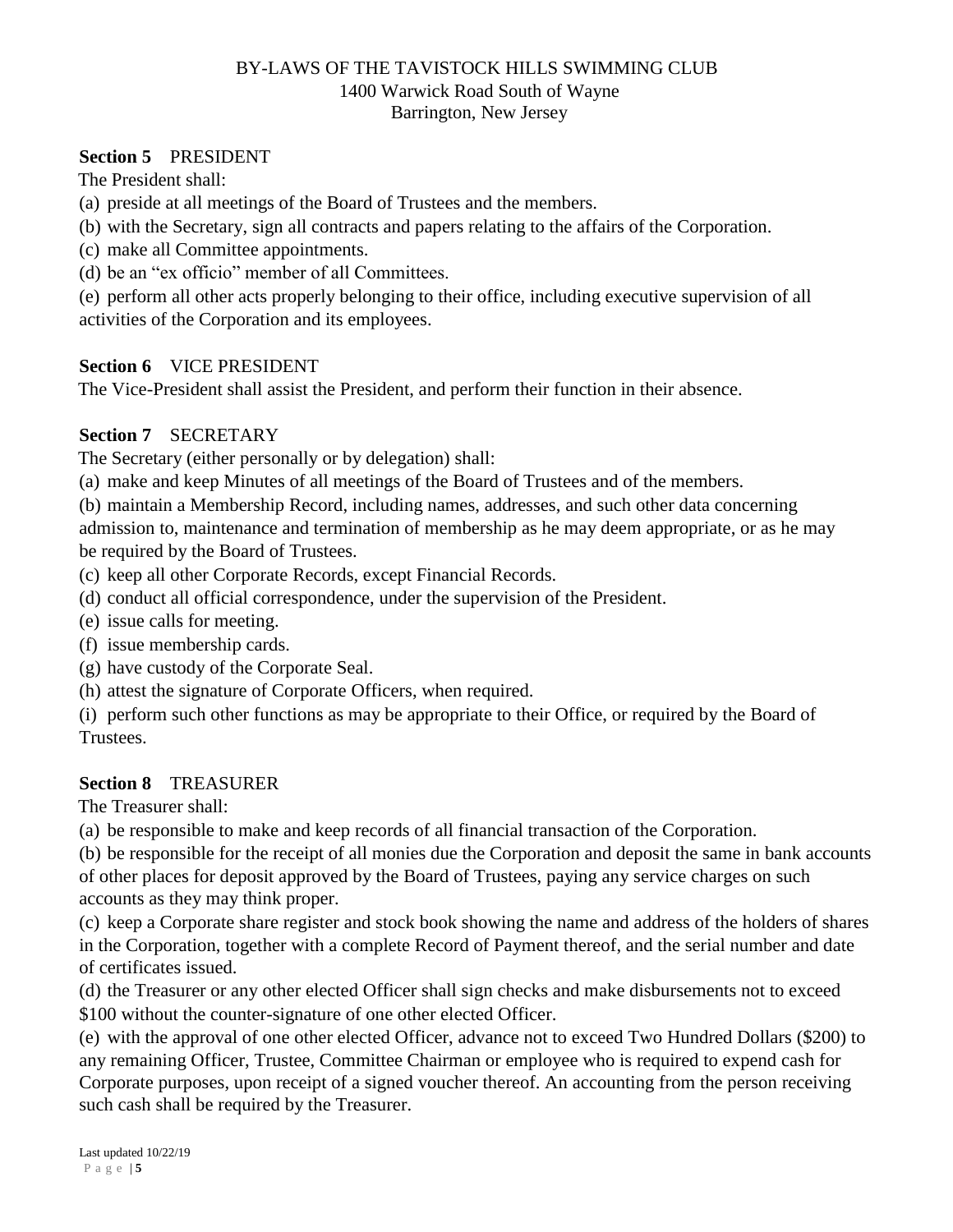(f) perform such other functions as may be appropriate to their office, or required by the Board of Trustees.

## **ARTICLE V COMMITTEES**

#### <span id="page-10-1"></span><span id="page-10-0"></span>**Section** 1 STANDING COMMITTEES

The Standing Committees shall be:

- (a) Finance Committee
- (b) Operations Committee
- (c) Membership Committee
- (d) Planning and Improvement Committee
- (e) Nomination Committee
- (f) Aquatics Committee

## <span id="page-10-2"></span>**Section 2** CHAIRMAN

Consistent with effective operations and administration, only Trustees shall be Chairman of Standing Committees.

## <span id="page-10-3"></span>**Section 3** FINANCE COMMITTEE

The Finance Committee shall consist of a Chairman and not less than four active members, and shall:

(a) prepare and submit to the Board of Trustees before January 1st each year an Annual Budget providing for all anticipated expenditures of the Corporation for the year.

(b) make recommendations to the Board of Trustees on fiscal matters.

(c) perform such other functions (as may be assigned by the Board of Trustees).

## <span id="page-10-4"></span>**Section 4** OPERATING COMMITTEE

The Operating Committee shall consist of a Chairman and not less than six (6) active members, and shall: (a) employ and supervise qualified pool attendants and other personnel required for the safe and proper conduct of activities and functions of the Corporation, subject to the provisions of Article III, **Section** 12 of these By-Laws.

(b) make expenditures for normal operations as authorized in the Annual Budget.

(c) make and enforce rules and regulations governing the use and operation of the swimming pool and other facilities, including date and time of opening and closing and the conduct of members, guests, and employees.

(d) secure bacteriological examinations of the water in the swimming pools at the appropriate intervals and post reports on such examinations at the pool.

(e) do all necessary things for the safe and proper maintenance and operations of Corporations property, facilities, and equipment.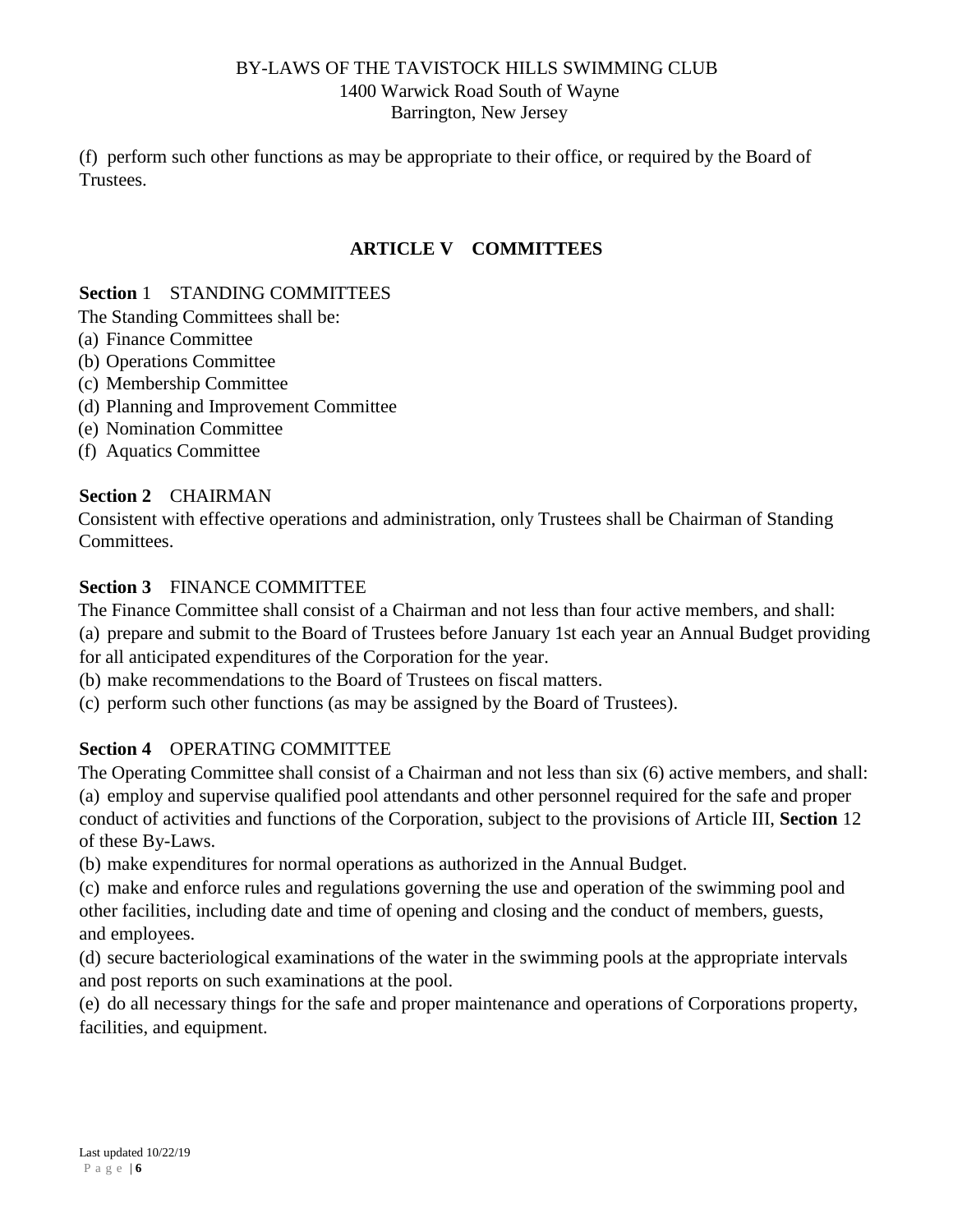## <span id="page-11-0"></span>**Section 5** MEMBERSHIP COMMITTEE

The Membership Committee shall consist of a Chairman and at least four (4) active members, and shall be responsible for:

(a) ) the investigation and approval of all prospective members, the affirmative vote of a majority of the entire Committee being required to elect an applicant to membership. Decisions of the Membership Committee shall be subject to review by the Board of Trustees as they deem necessary.

(b) the performance of such other functions concerning membership as may be assigned by the Board of **Trustees**.

## <span id="page-11-1"></span>**Section 6** PLANNING AND IMPROVEMENTS COMMITTEE

The Planning and Improvements Committee shall consist of a Chairman and at least four (4) active members, and shall be responsible for:

(a) planning all major changes in, additions to and improvements of Corporation property, facilities and equipment and submitting plans, estimates, and recommendations thereof to the Board of Trustees.

(b) performing such other functions as may be assigned by the Board of Trustees.

## <span id="page-11-2"></span>**Section 7** NOMINATING COMMITTEE

The Nominating Committee shall consist of four (4) members appointed by the President prior to pool opening and shall not include more than one (1) current Trustee, and shall:

(a) be responsible to hold such meetings as necessary to properly evaluate and contact potential nominees.

(b) submit the names of the nominees to the Board of Trustees no later than October 31st.

## <span id="page-11-3"></span>**Section 8** AQUATICS COMMITTEE

The Aquatics Committee shall consist of a Chairman and five (5) active members as appointed by the President. Under the direct supervision and approval of the Board of Trustees, the Aquatics Committee shall:

- (a) hire and supervise the activities of the coaches and assistant coaches of the Swim and Dive teams.
- (b) create an annual budget and submit to the Board of Trustees for approval. Once approved, manage the Swim and Dive team activities in accordance with the approved budget.
- (c) act as the liaison between coaches and parents.
- (d) act as the liaison between the Swim Club and the Tri-County Association of pools.
- (e) ensure that all safety regulations and procedures are followed during training, competition and other activities sponsored by both the Swim and Dive teams.
- (f) perform such other functions as may be assigned by the Board of Trustees.

## <span id="page-11-4"></span>**Section 9** OTHER COMMITTEES

There shall be such other committees as the President may appoint.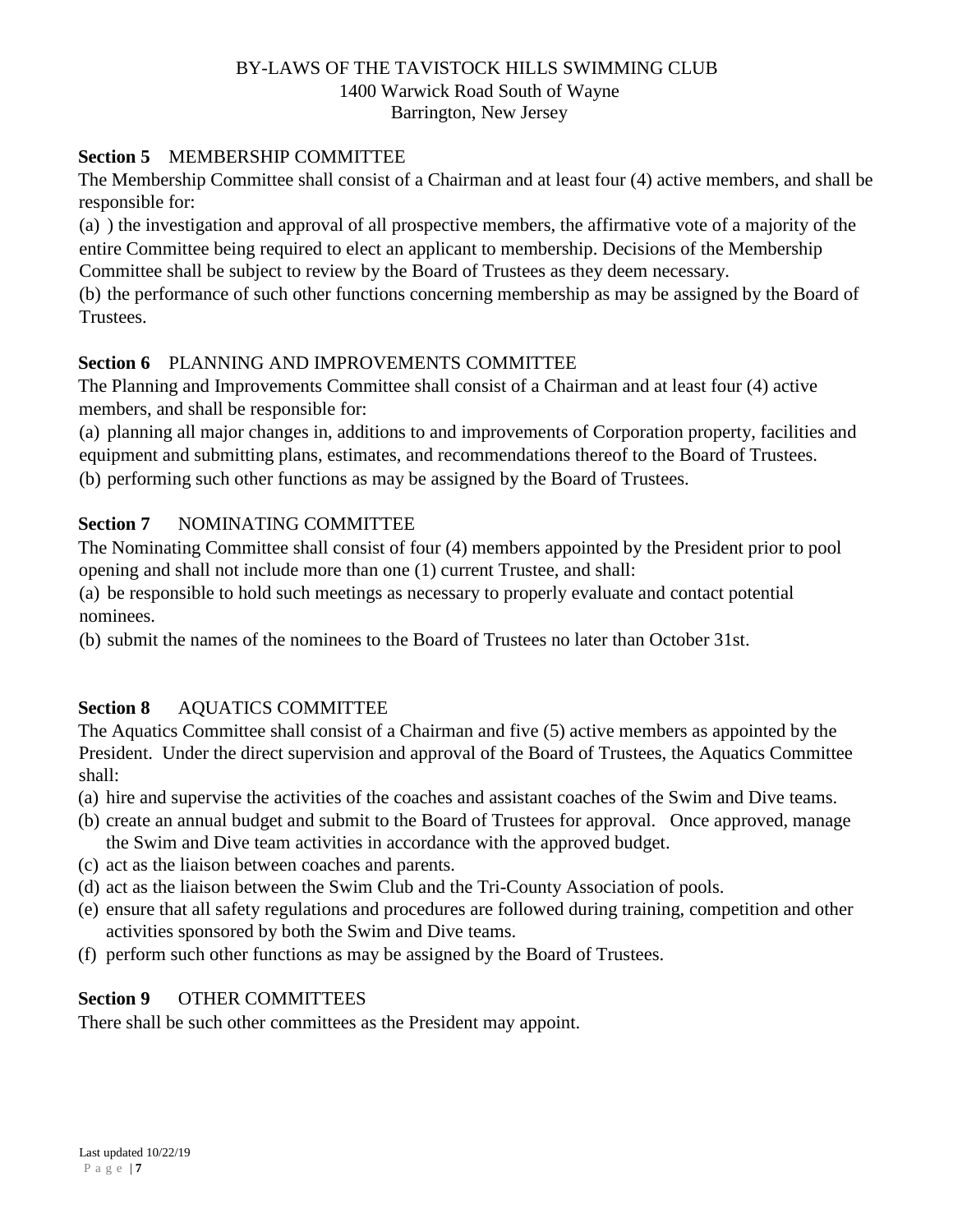## **ARTICLE VI MEMBERSHIP**

#### <span id="page-12-1"></span><span id="page-12-0"></span>**Section 1** MEMBERS

Tavistock Hills Swim Club does not discriminate on the basis of age, gender, race, religion or sexual orientation. Membership in the Club shall consist of individuals who shall fall within the following classes:

- (a) Active Family Members
- (b) Associate Members
- (c) Perpetual Members
- (d) Active Adults Only Member
- (e) Active Senior Member

#### <span id="page-12-2"></span>**Section 2** ACTIVE ANNUAL FAMILY MEMBERS

The Active Annual Members shall consist of the Certificate Holder and Spouse. Active Family Members have full voting rights. The Swim Club membership shall be limited to a total of 800 Active Family Members.

## <span id="page-12-3"></span>**Section 3** ACTIVE ANNUAL ASSOCIATE MEMBERS

The Associate Members shall consist of all family members of a household over the age of two (2) years other than the Certificate Holder and Spouse. At age eighteen (18), an Associate Member may resign upon written request of the Certificate Holder. Associate members do not have voting rights. (a) Active Annual Members can add their parents who do not live in the member's household to the membership as Associate Members.

(b) Active Annual Members can add their grandchildren who do not live in the member's household to the membership as Associate Members.

## <span id="page-12-4"></span>**Section 4** PERPETUAL MEMBERS

Perpetual Members shall be those members who are holders of a Certificate of Perpetual Membership which shall entitle them to the use of the facilities of the Club without the payment of annual dues. Certificate Holders subject to the terms of the By-Laws, as from time to time amended, may transfer the same by sale, gift, or device to his or her spouse or issue, subject, however to the approval of such transferee by the Board of Trustees as an acceptable person to be entitled to the privileges and use of the Club facilities. The Certificate Holder may not otherwise sell, assign, or transfer a Certificate to any other person, but must sell, assign, or transfer said Certificate back to the Club at the then prevailing market price for said Certificate, which market price shall be determined by reference to the amount which a member in good standing may offer to pay for it but in no event shall such price exceed Three Hundred Dollars (\$300). In the event that the Club does not desire to purchase said Certificate, the Board of Trustees may, in writing, specifically permit the Certificate Holders to sell, assign, and transfer said Certificate, together with interest, rights, and privileges incident thereto, to another member in good standing. At no time shall more than Four Hundred (400) Certificate of Perpetual Membership be outstanding.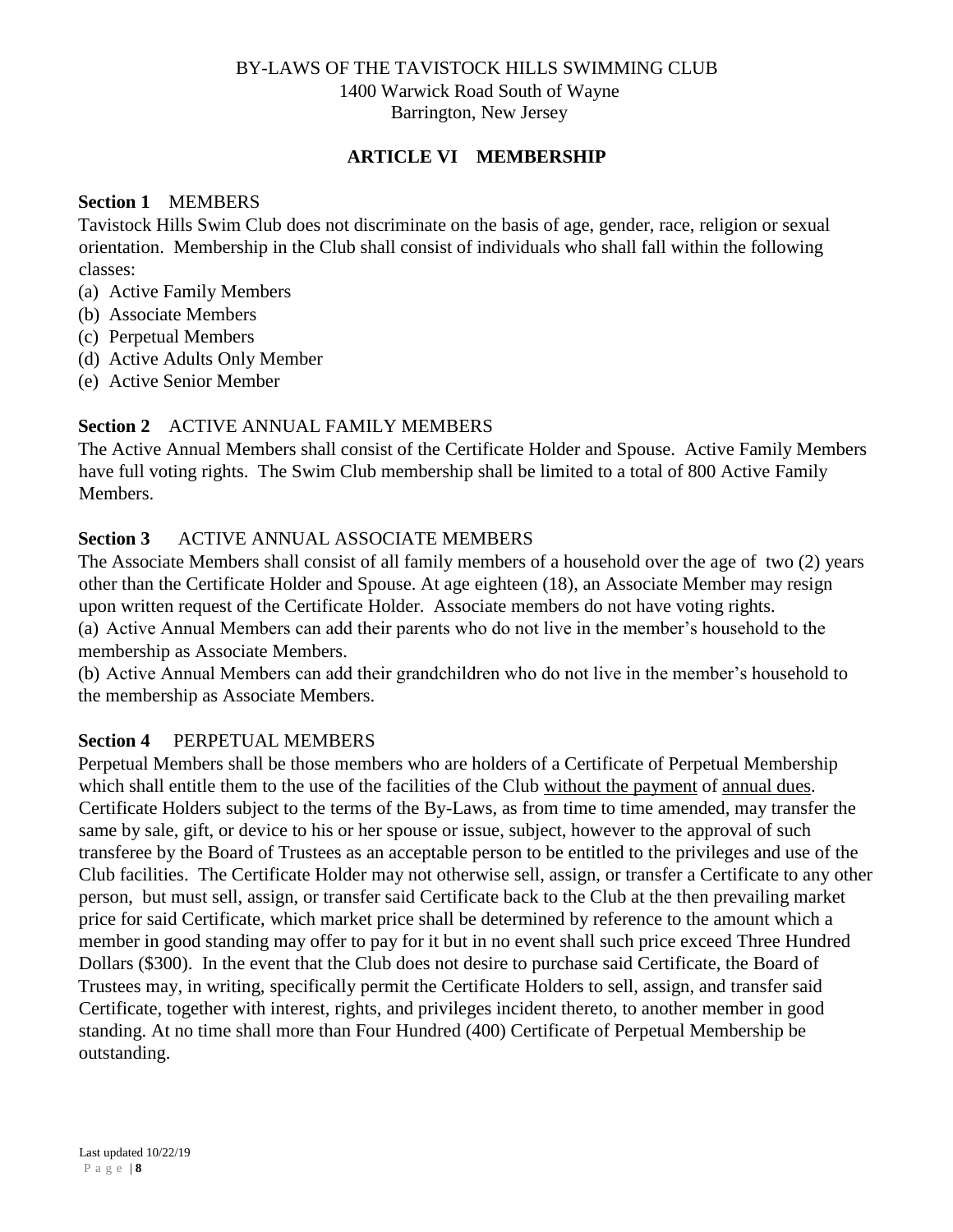#### <span id="page-13-0"></span>**Section 5** ACTIVE ANNUAL ADULTS ONLY MEMBERS

The Active Annual Adults Only Members shall consist of the Certificate Holder and Spouse (if applicable). Active Annual Adults Only Members cannot include in their membership any Associate Members. Active Adults Only Members have full voting rights.

#### <span id="page-13-1"></span>**Section 6** ACTIVE ANNUAL SENIOR MEMBERS

The Active Annual Senior Members shall consist of the Certificate Holder and Spouse (if applicable) who meet the following criteria:

(a) Member in good standing.

(b) Membership does not include Associate Members.

(c) In receipt of Social Security Benefits as of the date the pool opens for the season.

(d) Attains the age of 62 as of the date the pool opens for the season. Active Senior Annual Members have full voting rights.

#### <span id="page-13-2"></span>**Section 7** CHILDREN

Members' children who are under two (2) years of age and will not attain their second birthday prior to the opening of the pool for the season need not be elected to membership nor required to pay dues.

#### <span id="page-13-3"></span>**Section 8** DUES

(a) The membership dues shall be fixed annually by the Board of Trustees, and shall be subject to approval by the membership at the Annual Meeting.

(b) Annual dues shall be payable by a date to be fixed each year by the Treasurer, which date, shall be no later than thirty (30) days prior to the opening of the pool.

(c) Dues shall be assessed and paid for the season on the basis of age as the date the pool opens.

(d) Except for the first season of operation, each member shall be given notice of the amount of membership dues no later than fifteen (15) days prior to the due date fixed by the Treasurer.

#### <span id="page-13-4"></span>**Section 9** INITIATION FEES

(a) Initiation fees shall be fixed from the time to time by the Board of Trustees and shall be subject to approval by the membership at an Annual Meeting or at a Special Meeting for which such action is on the agenda.

(b) Effective January 1, 1999, those new members submitting the five-hundred dollar (\$500) Initiation Fee (Bond) will not receive a refund of any of the Fee submitted upon resignation of their membership.

## <span id="page-13-5"></span>**Section 10** VOTING

Each Active Family, Adults Only and Senior Member in good standing, as evidenced by payment of dues, and each active Perpetual Member, shall be entitled to one (1) vote at any regular or special meeting of the members. There shall be no voting by proxy, except on incurring debt for major additions or expansions, or replacement as covered in Article III, **Section** 12B or Article III, **Section** 15B, where a majority vote of members entitled to vote is required.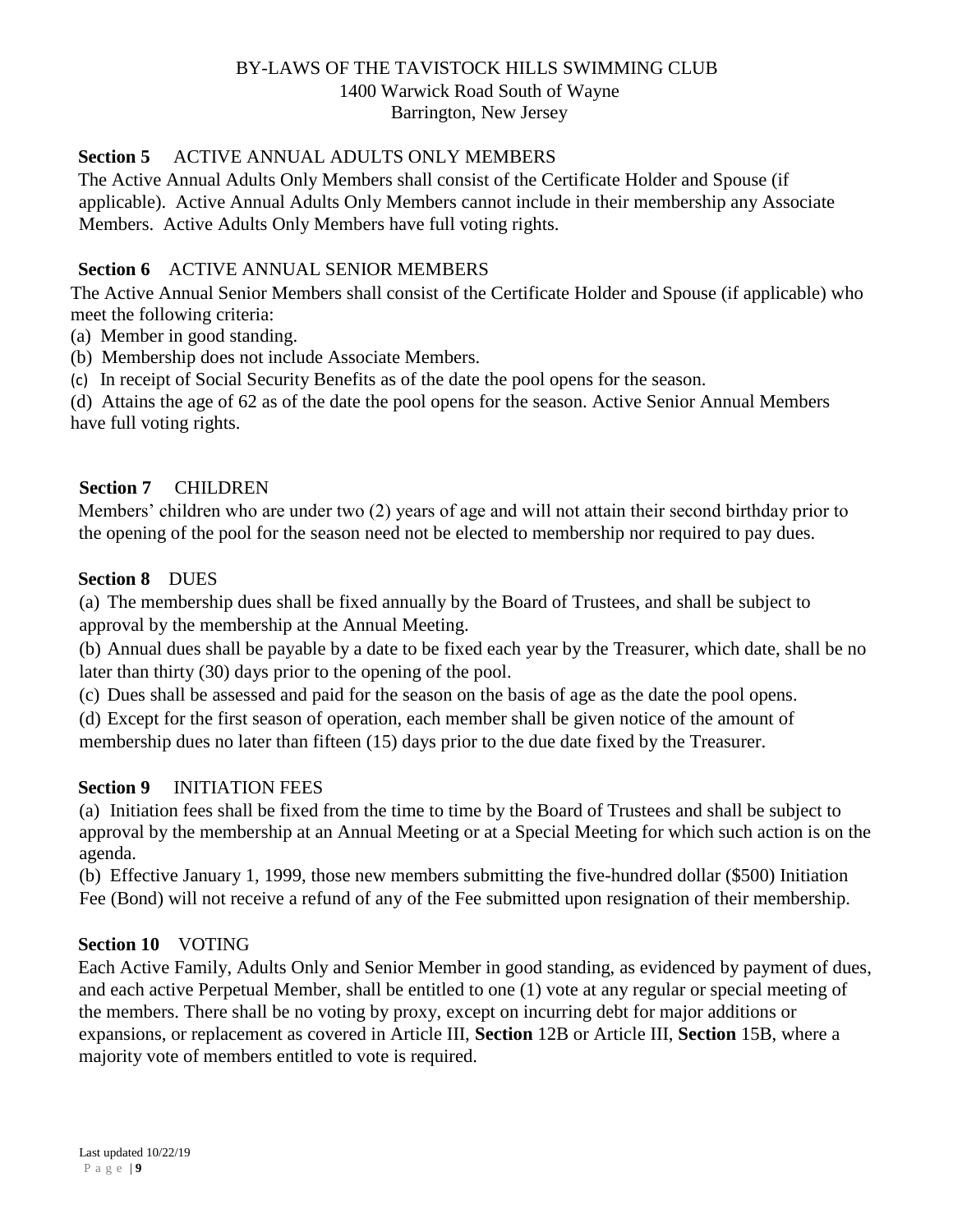#### <span id="page-14-0"></span>**Section 11** DELINQUENTS

No one who is delinquent in payment of dues or other membership obligations shall be entitled to the privileges of membership during such delinquency.

#### <span id="page-14-1"></span>**Section 12** REVOCATION OF MEMBERSHIP

(a) The Corporation, by its Board of Trustees, may revoke the membership of any member who fails to comply with the lawful and reasonable rules, regulations, and requirements duly enacted by the Corporation for the government of its members, or has otherwise so conducted himself as to give cause for revocation of membership.

(b) No membership shall be revoked except upon ten (10) days notice to the offending member to attend a hearing before the Board of Trustees.

#### <span id="page-14-2"></span>**Section 13** HARDSHIP REQUEST

The Board of Trustees shall have the authority to grant exceptions to the amount of dues a member pays subject to the following conditions

(a) the budget for such requests shall not exceed of one percent (1%) of the total amount of dues collected in the prior year.

(b) member requesting a Hardship Request must petition the Board of Trustees in writing explaining the circumstances for such request.

(c) for a Hardship Requests to be granted, the Board of Trustees must approve by a two thirds (2/3) majority at a meeting where such request had been previously added to the agenda.

## **ARTICLE VII MEETING OF MEMBERS**

#### <span id="page-14-4"></span><span id="page-14-3"></span>**Section 1** ANNUAL MEETING

The annual Meeting of the corporation shall be held each year. A quorum of 25 voting members must be present for the Annual Meeting to be held.

#### <span id="page-14-5"></span>**Section 2** SPECIAL MEETINGS

Special meetings of the members may be called by the President of the Board of Trustees. The notice of the special meeting shall contain the agenda of the meeting and no other business than that so specified shall be discussed at the meeting. A Special Meeting must be called upon written request of twenty (20) members.

#### <span id="page-14-6"></span>**Section 3** PLACE

Meetings of the Corporations shall be held at such time and place as may be designated in the call for the meeting.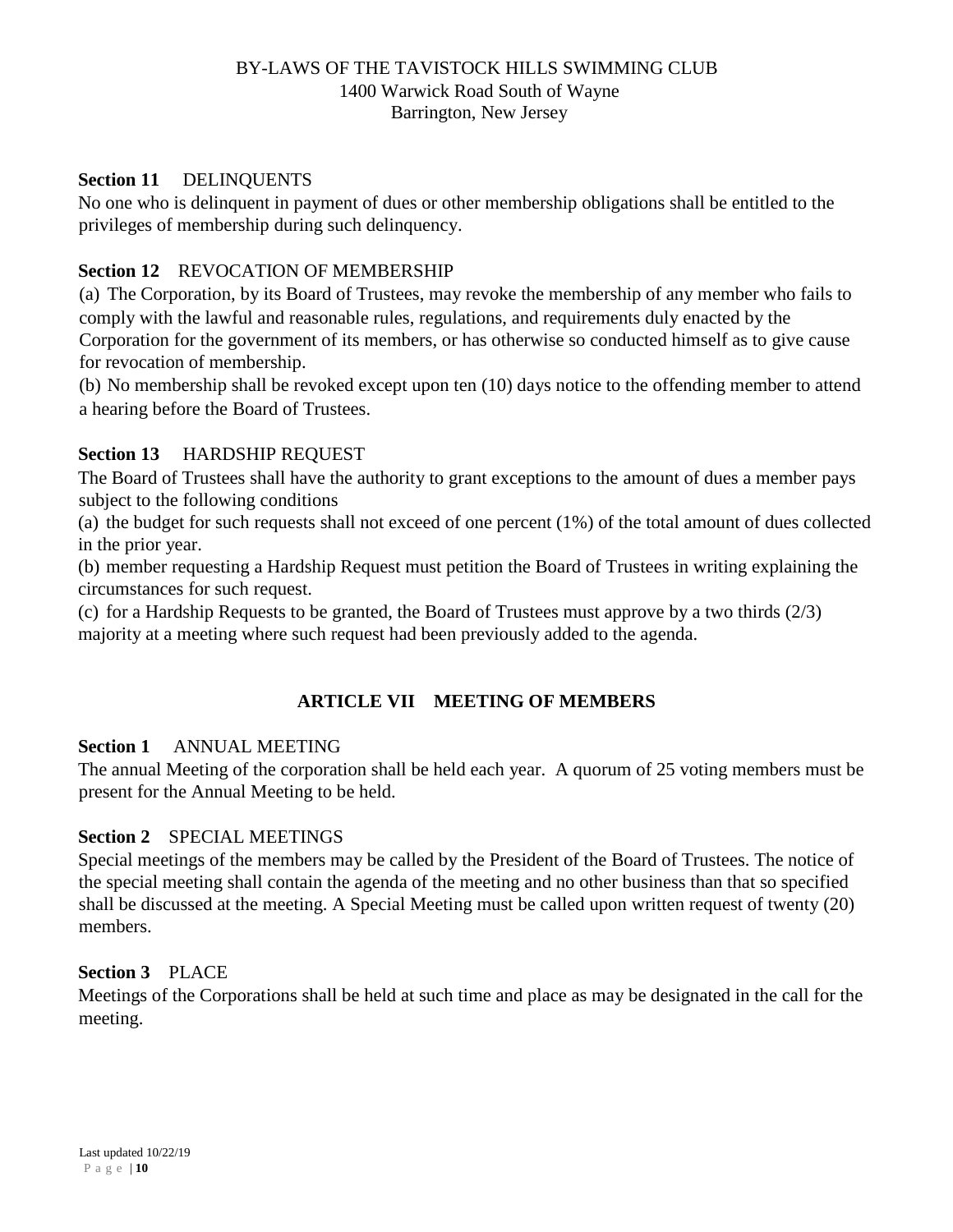#### <span id="page-15-0"></span>**Section 4** NOTICE

Written notice of every meeting of the Corporation shall be given to each member of record entitled to vote at the meeting at least ten (10) days prior to the day named for the meeting. Written notice can be provided via email.

#### <span id="page-15-1"></span>**Section 5** QUORUM

A quorum at any meeting of the Corporation shall consist of twenty-five (25) of the Active Annual Family, Adults Only and Senior member entitled to vote at the meeting. A duly called meeting shall not be organized for the transaction of business unless a quorum is present.

## **Section 6** RECORDS

Upon request of a member entitled to vote, the books and records of membership shall be produced at any regular or special meeting of the Corporation. Said records shall be conclusive in determining the status of members and their right to vote.